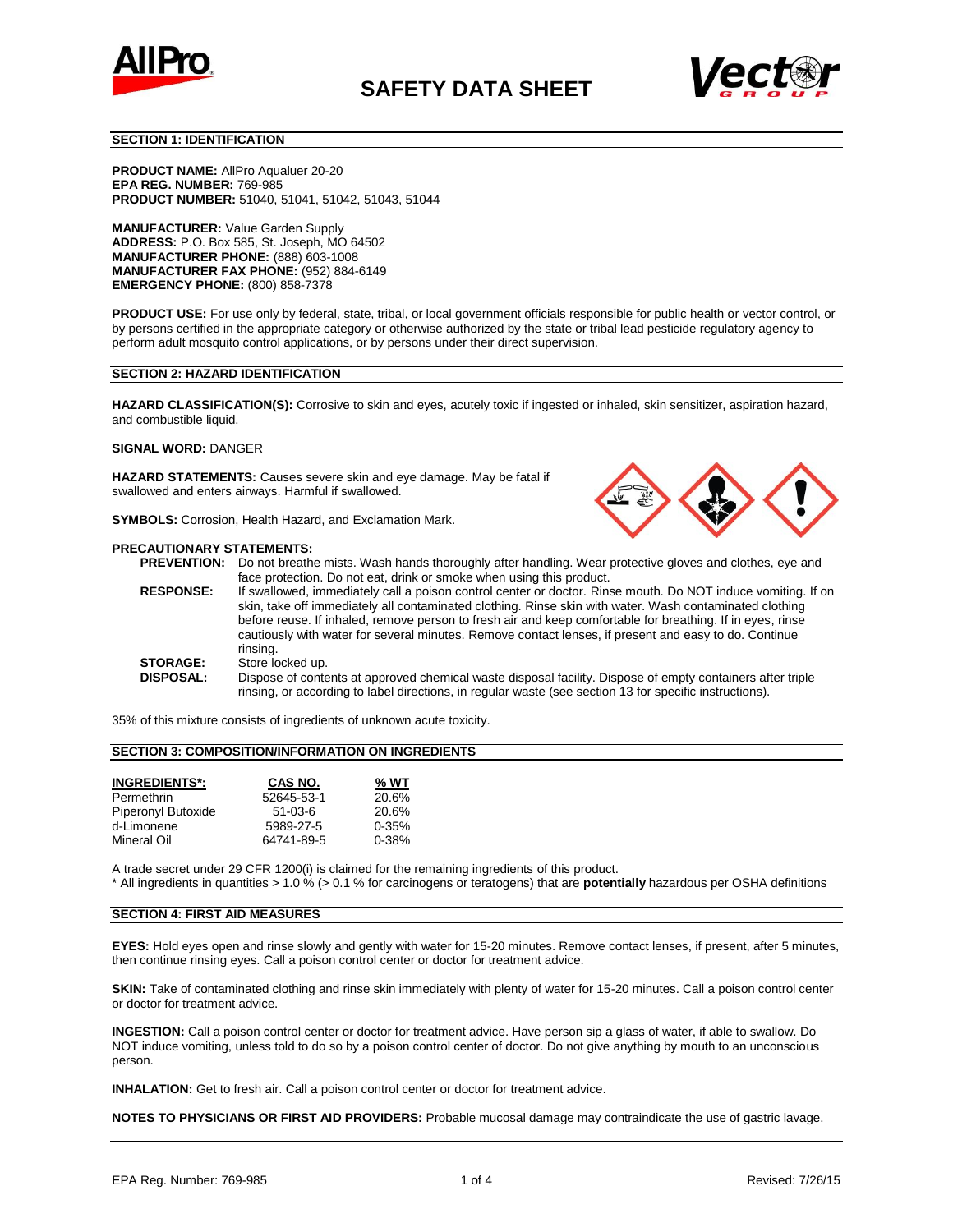



# **SECTION 5: FIRE-FIGHTING MEASURES**

**FLASH POINT:** 135ºF

**AUTOIGNITION TEMPERATURE:** N/A

**EXTINGUISHING MEDIA:** Carbon dioxide, foam, or dry chemical

**SPECIAL FIRE FIGHTING PROCEDURES:** Wear full protective clothing and self-contained breathing apparatus. Evacuate nonessential personnel from the area to prevent exposure to fire, smoke, fumes, or products of combustion. Prevent use of contaminated buildings, area and equipment until decontaminated. Smother to exclude air. Do not use water. Handle as an oil fire.

## **UNUSUAL FIRE AND EXPLOSION HAZARDS:** None.

| <b>NFPA HAZARD CLASSIFICATION:</b>      | <b>HEALTH</b>                                                                    | <b>FIRE</b>   | <b>REACTIVITY</b> | <b>SPECIAL</b><br>N/A |                |
|-----------------------------------------|----------------------------------------------------------------------------------|---------------|-------------------|-----------------------|----------------|
| NFPA HAZARD RATING CODES: INSIGNIFICANT |                                                                                  | <b>SLIGHT</b> | <b>MODERATE</b>   | HIGH                  | <b>EXTREME</b> |
| <b>SPECIAL CODES:</b>                   | OX = oxidiser, $SA =$ simple asphyxiant, $\mathbf{\ddot{w}} =$ reacts with water |               |                   |                       |                |

### **SECTION 6: ACCIDENTAL RELEASE MEASURES**

**STEPS TO BE TAKEN IN CASE MATERIAL IS RELEASED OR SPILLED:** Wear goggles with splash protection or face shield, rubber gloves (nitrile, neoprene, laminated, or Viton), rubber boots, long sleeves and long pants to prevent contact with spilled product.

**SMALL SPILLS:** Cover spill with absorbent material, such as sand, sawdust, earth, etc.. Sweep up and place in an approved chemical waste container. Wash the spill area with water and detergent. Do not allow wash water into sewers or other bodies of water.

LARGE SPILLS: Contain spill and prevent it from reaching sewers or surface waters. Cover spill with absorbent material. Sweep up and place in an approved chemical waste container. Wash the spill area with water and detergent. Do not allow wash water into sewers or other bodies of water.

# **SECTION 7: HANDLING AND STORAGE**

**HANDLING AND STORAGE:** Store in well-ventilated, secure area, out of reach of children and animals. Do not store near food, beverages or tobacco products. Prevent eating, drinking, tobacco use, and cosmetics application in areas where there is a potential for exposure to this product. Always wash thoroughly after handling. Do not contaminate water, food or feed by storage or handling. Store containers upright at room temperature. Avoid extreme temperatures.

#### **SECTION 8: EXPOSURE CONTROLS/PERSONAL PROTECTION**

| <b>INGREDIENTS*:</b> | CAS NO.    | % WT      | <b>OSHA TWA</b> | <b>OSHA STEL</b> | <b>ACGIH TWA</b> | <b>ACGIH STEL</b> | OTHER+ |
|----------------------|------------|-----------|-----------------|------------------|------------------|-------------------|--------|
| Permethrin           | 52645-53-1 | 20.6%     | NΕ              | NE               | NΕ               | NE.               | NE     |
| Piperonyl Butoxide   | $51-03-6$  | 20.6%     | ΝE              | NΕ               | NE               | NE                | NE     |
| d-Limonene           | 5989-27-5  | $0 - 35%$ | NΕ              | <b>NE</b>        | NE               | NE                | 30ppm  |
| Mineral Oil          | 64741-89-5 | $0 - 38%$ | ΝE              | NΕ               | NE.              | NE                | NE     |

\* All ingredients in quantities > 1.0 % (> 0.1 % for carcinogens or teratogens) that are potentially hazardous per OSHA definitions † AIHA WEEL 8 hour TWA or NIOSH REL 8 hour TWA

 $N/A$  = not applicable  $NE$  = not established

**ENGINEERING CONTROLS:** When product is being applied by airplane, pilots must use an enclosed cockpit that meets the requirements listed in the Worker Protection Standard (WPS) for agricultural pesticides (40 CFR 170.240(d)(6)). Human flaggin is prohibited. Flagging to support aerial application is limited to the use of the global positioning system (GPS) of mechanical flaggers.

**EYE PROTECTION:** Goggles for splash protection, or face shield.

**SKIN PROTECTION:** Chemical resistant gloves (nitrile, neoprene, laminated, or Viton), rubber boots, long sleeves, long pants, and apron.

**WORK HYGIENIC PRACTICES:** Wash hands before eating, drinking, chewing gum, using tobacco, or using the toilet. Remove PPE immediately if product gets inside. Remove clothing immediately if contaminated, then wash thoroughly and put on clean clothing. Remove PPE after handling product. Wash outside of gloves before removing. Wash or dispose of contaminated PPE with hot water and detergent, separately. Dispose of clothing or other absorbent material that is heavily contaminated with product. Do not reuse.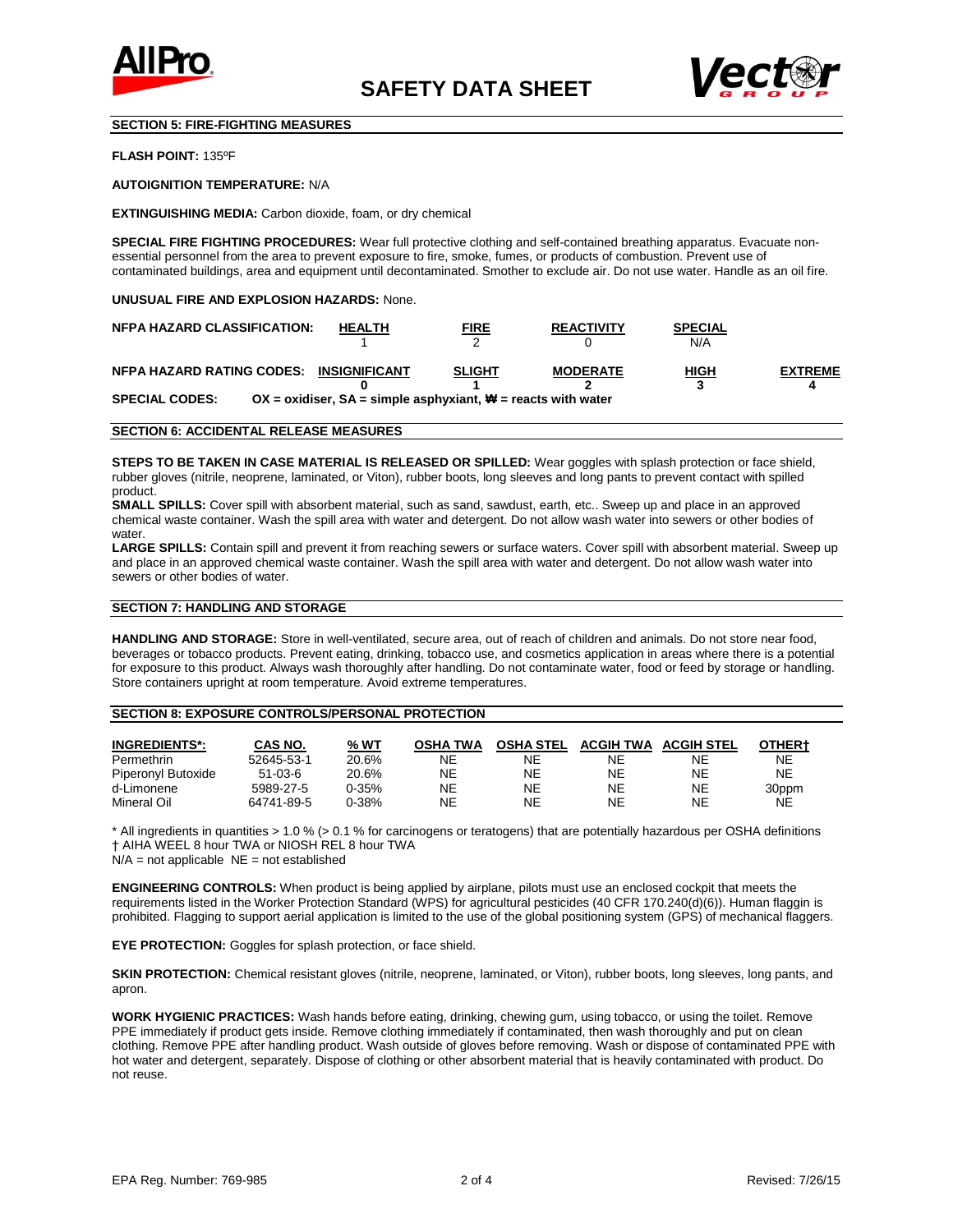



## **SECTION 9: PHYSICAL AND CHEMICAL PROPERTIES**

| <b>APPEARANCE:</b> Light yellow/orange liquid | VAPOR PRESSURE (mmHg at 20°C): 2                    |
|-----------------------------------------------|-----------------------------------------------------|
| <b>ODOR:</b> Slight orange citrus odor        | VAPOR DENSITY (AIR = 1): $>1$                       |
| <b>ODOR THRESHOLD: N/A</b>                    | pH: N/A                                             |
| <b>PHYSICAL STATE: Liquid</b>                 | <b>SPECIFIC GRAVITY: 0.842-0.846</b>                |
| <b>BOILING POINT: 349°F (176°C)</b>           | <b>DENSITY: 0.842-0.846g/ml</b>                     |
| <b>MELTING POINT: N/A</b>                     | <b>FLASH POINT: 135°F</b>                           |
| <b>FLAMMABILITY: N/A</b>                      | <b>AUTO IGNITION: 455°F</b>                         |
| VISCOCITY (cSt at 40°C): 13                   | LEL/UEL: N/A                                        |
| <b>WATER SOLUBILITY: Miscible in water</b>    | <b>OTHER SOLUBILITIES:</b> Miscible in oil          |
| <b>DECOMPOSITION TEMPERATURE: N/A</b>         | <b>PARTITION COEFFICIENT (n-octanol/water: N/A)</b> |
| <b>EVAPORATION RATE (BuAc = 1): 0.2</b>       | % VOLATILE BY VOLUME: 98%                           |

**SECTION 10: STABILITY AND REACTIVITY**

**HAZARDOUS POLYMERIZATION:** Will not occur

**CONDITIONS TO AVOID:** Temperatures over 120ºF

**INCOMPATIBLE MATERIALS:** Strong oxidizers

# **SECTION 11: TOXICOLOGICAL INFORMATION**

**ACUTE ORAL EFFECTS:** Oral LD50 (Rat): >500 to <5,000 mg./kg. (female) >5,000 mg./kg. (male)

**ACUTE RESPIRATORY EFFECTS:** 4-hour LC50 (Rat): >2.02 mg/l. Contains petroleum distillates, which create an aspiration hazard.

**ACUTE DERMAL EFFECTS:** Dermal LD50 (Rat): >2,000 mg/kg. Permethrin is a skin sensitizer in some individuals. Limonene can cause severe damage to skin.

**EYE EFFECTS:** Limonene can cause severe damage to eyes.

**CARCINOGENICITY:** Permethrin: A statistically significant increase of lung and liver tumors was observed in female mice receiving diets containing 375 and 750 mg/kg/day over 85 weeks. Piperonyl Butoxide: Marginally higher incidences of benign liver tumors in mice were observed following lifetime high dose exposures. The significance of this observation is questionable and under review. The doses at which tumors were observed greatly exceeded human dietary intake. At anticipated dietary exposure levels, it is highly unlikely that piperonyl butoxide would result in carcinogenic effects. IARC has also concluded that there is no evidence for the carcinogenicity of white oils when administered by routes other than by interperitoneal injection. The solvent is not carcinogenic according to the OSHA Hazard Communication Standard.

**TERATOGENICITY (birth defects):** Permethrin and Piperonyl Butoxide were not teratogenic when tested in rats.

**REPRODUCTIVE TOXICITY:** Permethrin and Piperonyl Butoxide were not reproductive toxins when tested in rats.

**MUTAGENICITY (genetic effects):**.Permethrin and Piperonyl Butoxide did not produce any mutagenic effects when tested in the Ames test.

## **SECTION 12: ECOLOGICAL INFORMATION**

#### **ENVIRONMENTAL HAZARDS**

This product is extremely toxic to aquatic organisms, including fish and aquatic invertebrates. Runoff from treated areas or deposition of spray droplets into a body of water may be hazardous to fish and aquatic invertebrates. Do not apply over bodies of water (lakes, rivers, permanent streams, natural ponds, commercial fish ponds, swamps, marshes or estuaries), except when necessary to target areas where adult mosquitoes are present, and weather conditions will facilitate movement of applied material away from the water in order to minimize incidental deposition into the water body. Do not contaminate bodies of water when disposing of equipment rinsate or washwaters.